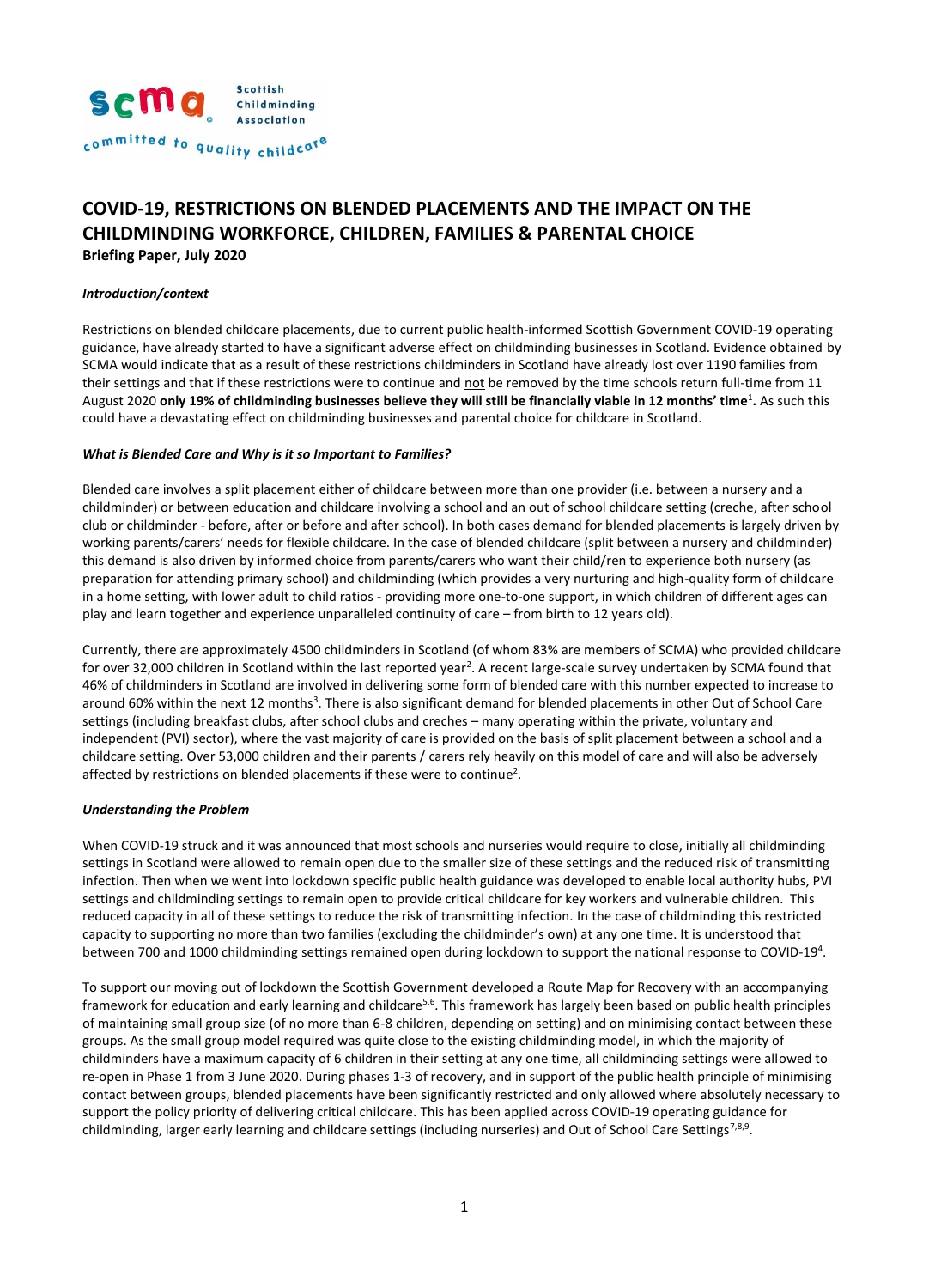These public health principles have also influenced much of the planning which went into how blended learning would have worked in schools after the summer when school pupils were initially expected to perhaps only have been able to attend school 1-2 days a week, due to the significantly reduced capacity arising from such a small group model, and learning at home on other days. However, this situation changed significantly when it was announced last month that it would now be possible to plan for the full-time return of schools from 11 August if we continue to make progress in suppressing the virus. This clarity of intent was welcomed by many to support parents/carers, schools and employers to plan ahead over the summer period. However, it was also clear that if schools were going to return fully, with many hundreds of pupils returning to school with classes operating at normal capacity, and at a time when it is expected many sectors will have re-opened and there will be much wider social mixing within the wider community outwith school, this would look quite different to the public health small group model on which current guidance for childcare settings and restrictions on blended placements are based.

SCMA has worked very closely and constructively with a range stakeholders including the Scottish Government, Care Inspectorate and other organisations from across the childcare sector to contribute to recovery planning. We have very much supported the cautious and considered approach adopted by the Scottish Government which has enabled us to suppress the virus. In doing so we have all been led by the public health advice and none of us wish to risk the progress which has been made in suppressing the virus.

#### *Wider Social & Economic Impact of COVID-19 on Childminding*

However, in addition to considering the public health advice, as the risks reduce there is also an increasing need to take into account the economic and social impact of the virus on families and childcare providers. We are reaching a point where this must be given more recognition.

As the only national professional membership organisation in Scotland dedicated to supporting childminding we have remained open throughout COVID-19 with all of our staff working remotely and on full hours to support childminders during this challenging time. As a result of this we are acutely aware of the economic impact of COVID-19 on childminding businesses and the families they support and, in particular, of the risks to the future viability of childminding businesses in Scotland. Alongside others across the childcare sector we have been working to quantify and understand this. At the end of June we conducted two membership surveys – one based on those childminding settings which are currently open (it is understood that over 1800 / almost 40% settings are now open) and one based on those which are still closed. These surveys covered a number of areas including the impact of current guidance on operating costs and capacity, the impact of restrictions on blended care and the future viability of their businesses.

The survey results are stark, compelling and deeply worrying for anyone who cares about children, families, childcare and parental choice. They also provide a high response rate and powerful sample. The main findings included –

- **58% of childminders (open and closed) reported that current restrictions on blended care have already had a "significant negative effect" or "negative effect" on their businesses**; of those who are already open 1 in 3 do not know if they will be able to stay open and 64% report current restrictions in blended care as a major factor;
- **43% of childminders (open and closed) reported that families who they normally provide childcare for have either already left or indicated they will leave the childminding setting if restrictions on blended care were to continue**;
- **over 1190 families have already been lost from childminding settings (open or closed) due to current restrictions on blended care;**
- **68% of childminders (open and closed) believe their business will still be financially viable in 12 months if current restrictions on blended care are LIFTED BEFORE THE SCHOOLS GO BACK; however, if restrictions on blended care CONTINUE AFTER THE SCHOOLS GO BACK, only 19% of childminders (open and closed) believe their businesses will still be viable in 12 months' time**
- **18% of childminders (open and closed) reported that this has already or could affect 75-100% of their monthly income and overall 37% of childminders (open and closed) reported that this has already or could effect over 50% of their monthly income.**

A summary of the full results in relation to blended care is provided in the table on the next page. Please note that in the table the results are presented separately by open and closed settings. Within the high-level summary above, these results have been combined.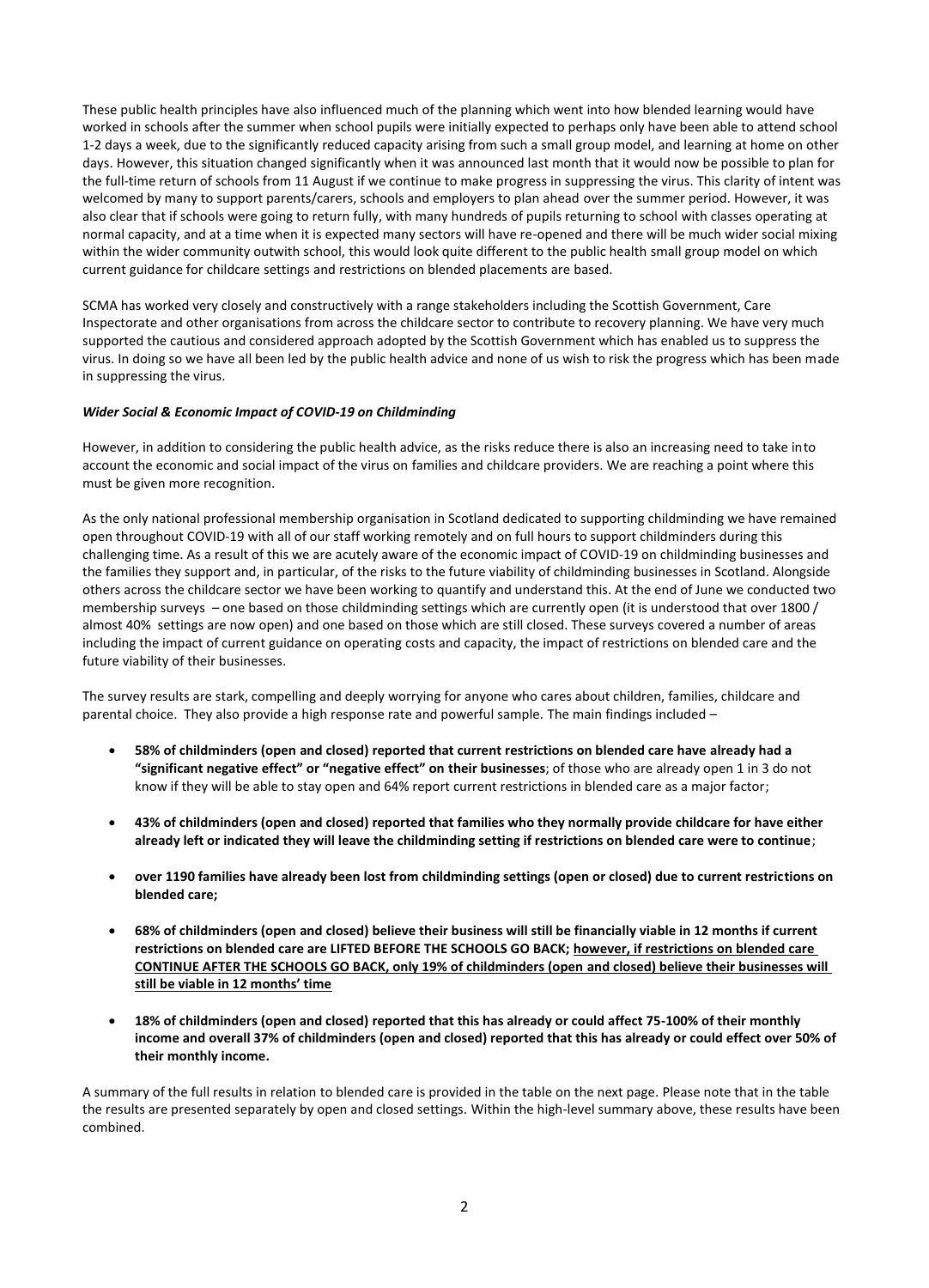## **SCMA COVID-19 Survey:**

## **Your Childminding Business, Future Intentions and Financial Viability, July 2020**

Separate surveys of open and closed childminding settings conducted 30 June – 3 July 2020. Combined response level: 1300 responses (approx. 34% of SCMA members; approx. 29% of childminding workforce in Scotland).

| <b>CHILDMINDERS CURRENTLY OPEN</b>                                                                                                                                                                                                                                                                                                                                                                                                                                                                                                                                                                                                                                                                                                         | <b>CHILDMINDERS CURRENTLY CLOSED</b>                                                                                                                                                                                                                                                                                                                                                                                                                                                                                                                                                                                                                                                                                          |
|--------------------------------------------------------------------------------------------------------------------------------------------------------------------------------------------------------------------------------------------------------------------------------------------------------------------------------------------------------------------------------------------------------------------------------------------------------------------------------------------------------------------------------------------------------------------------------------------------------------------------------------------------------------------------------------------------------------------------------------------|-------------------------------------------------------------------------------------------------------------------------------------------------------------------------------------------------------------------------------------------------------------------------------------------------------------------------------------------------------------------------------------------------------------------------------------------------------------------------------------------------------------------------------------------------------------------------------------------------------------------------------------------------------------------------------------------------------------------------------|
| Response rate: 906 responses (approx. 50% of childminding                                                                                                                                                                                                                                                                                                                                                                                                                                                                                                                                                                                                                                                                                  | Response rate: 394 responses (approx 11 % of                                                                                                                                                                                                                                                                                                                                                                                                                                                                                                                                                                                                                                                                                  |
| settings currently open in Scotland)                                                                                                                                                                                                                                                                                                                                                                                                                                                                                                                                                                                                                                                                                                       | childminding settings currently closed in Scotland)                                                                                                                                                                                                                                                                                                                                                                                                                                                                                                                                                                                                                                                                           |
| 32% (n=292), or almost 1 in 3, of childminders do<br>$\bullet$<br>not know if they will be able to remain open; of<br>these 64% (n=196) believe that current restrictions<br>on blended care are contributing to this thinking                                                                                                                                                                                                                                                                                                                                                                                                                                                                                                             | 27% (n=105) are planning to re-open during July<br>$\bullet$<br>56% (n=220) are planning to re-open in August in<br>time for schools and term-time nurseries re-<br>opening on 11 August 2020<br>The main reason influence thinking about re-<br>$\bullet$<br>opening was reduced demand for childcare due to<br>pre-existing families being on furlough, working<br>from home or having lost their jobs - 61% (n=241);<br>23% (n=89) stated that current restrictions on<br>blended care are also influencing their thinking                                                                                                                                                                                                 |
| 59% (n=530) of childminders believe restrictions<br>$\bullet$<br>on blended care have already had a 'significant<br>negative' or 'negative' effect on their business;                                                                                                                                                                                                                                                                                                                                                                                                                                                                                                                                                                      | 61% (n=235) of childminders believe current<br>$\bullet$<br>restrictions on blended care have had a "significant<br>negative" or "negative" effect on their business                                                                                                                                                                                                                                                                                                                                                                                                                                                                                                                                                          |
| 44% (n=397) of childminders reported that families<br>$\bullet$<br>who they normally provide childcare for have either<br>already left or indicated they will leave the<br>childminding setting if restrictions on blended care<br>were to continue                                                                                                                                                                                                                                                                                                                                                                                                                                                                                        | 42% (n=161) of childminders reported that families<br>$\bullet$<br>who they normally provide childcare for have<br>either already left or indicated they will leave the<br>childminding setting if restrictions on blended care<br>were to continue                                                                                                                                                                                                                                                                                                                                                                                                                                                                           |
| 27% (n=110) have already lost 1 family from their<br>$\bullet$<br>setting due to restrictions on blended care<br>57% (n=230) have already lost 2-3 families from<br>$\bullet$<br>their setting due to restrictions on blended care<br>10% (n=40) have already lost 4-5 families from their<br>$\bullet$<br>setting due to restrictions on blended care<br>6% (n=23) have already lost more than 5 families<br>$\bullet$<br>from their setting due to restrictions on blended<br>care<br>taking the lower value within each category above,<br>$\bullet$<br>this already equates to at least 845 families already<br>having been lost from childminding settings which<br>are currently open due to current restrictions on<br>blended care | 29% (n=47) have already lost 1 family from their<br>$\bullet$<br>setting due to restrictions on blended care<br>54% (n=87) have already lost 2-3 families form<br>$\bullet$<br>their setting due to restrictions on blended care<br>10% (n=16) have already lost 4-5 families from<br>$\bullet$<br>their setting due to restrictions on blended care<br>7% (n=12) have already lost more than 5 families<br>from their setting due to restrictions on blended<br>care<br>taking the lower value within each category above,<br>$\bullet$<br>this already equates to at least 345 families<br>already having been lost from childminding<br>settings which are currently closed due to current<br>restrictions on blended care |
| blended care as a percentage of monthly income:<br>$\bullet$<br>up to 25% of monthly income - 29%<br>$\circ$<br>$(n=213)$<br>25-50% of monthly income - 27% (n=203)<br>$\circ$<br>50-75% of monthly income - 24% (n=179)<br>$\circ$<br>75-100% of monthly income - 20% (n=150)<br>$\circ$                                                                                                                                                                                                                                                                                                                                                                                                                                                  | blended care as percentage of monthly income:<br>up to 25% of monthly income - 22%<br>$\circ$<br>$(n=67)$<br>25-50% of monthly income - 26% (n=81)<br>$\circ$<br>50-75% of monthly income - 22% (n=68)<br>$\circ$<br>75-100% of monthly income - 29% (n=90)<br>$\circ$                                                                                                                                                                                                                                                                                                                                                                                                                                                        |
| 74% (n=664) of childminders believe their business<br>$\bullet$<br>will still be financially viable in 12 months' time if<br>current restrictions on blended are LIFTED BEFORE<br>THE SCHOOLS GO BACK<br>Whereas only 20% (183) of childminders believe<br>$\bullet$<br>their business will still be financially viable in 12<br>months' time if current restrictions on blended care<br><b>CONTINUE AFTER THE SCHOOLS GO BACK</b>                                                                                                                                                                                                                                                                                                         | 58% (n=226) of childminders believe their business<br>$\bullet$<br>will still be financially viable in 12 months' time if<br>current restrictions on blended are LIFTED BEFORE<br>THE SCHOOLS GO BACK<br>Whereas only 17% (n=66) of childminders believe<br>$\bullet$<br>their business will still be financially viable in 12<br>months' time if current restrictions on blended<br>care CONTINUE AFTER THE SCHOOLS GO BACK                                                                                                                                                                                                                                                                                                  |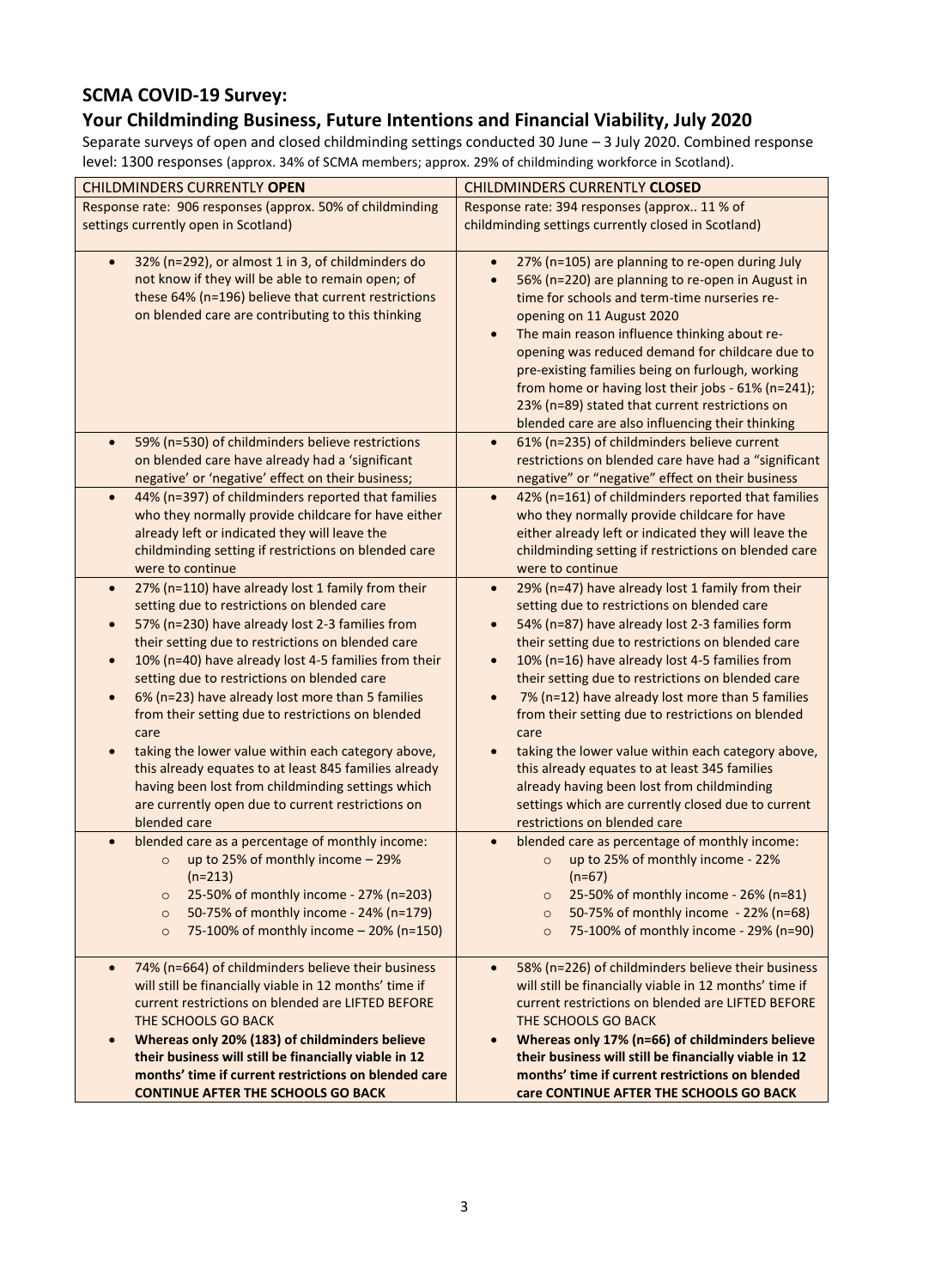#### *Impact on Childminding Workforce and Families*

The childminding workforce was already under strain before the outbreak of COVID-19. The childminding workforce has decreased by 14% in the last 5 years<sup>2</sup>. This trend had accelerated in parallel to local authority expansion in advance of the Scottish Government's commitment to deliver 1140 funded hours of Early Learning and Childcare (ELC) for all three- and fouryear olds and eligible two-year olds in Scotland by August 2020. Successive annual ELC Audits, undertaken by SCMA and commissioned by the Scottish Government, over the last 4-5 years had found very slow progress in many local authority areas in including childminders in ELC. The most recent SCMA ELC Audit published in October 2019 found that only 12% of childminders in Scotland had been approved by local authorities to deliver funded hours for all three and four-year olds, and even less, (4%), were actually included in delivering funded hours during phased expansion; numbers were broadly comparable for eligible twoyear olds.<sup>10</sup> SCMA made a series of recommendations and the Scottish Government agreed to fund research into the trends within the childminding workforce, to be overseen collaboratively on a tripartite basis by the Scottish Government, Care Inspectorate and SCMA. Initial scoping work was due to commence when COVID-19 struck and this work has been delayed. Childminding numbers have continued to decline this year.

Childcare will play a very significant role in helping parents/carers get back to work and in supporting wider economic recovery from COVID-19. Our survey has found that if restrictions on blended placements continue after the schools go back **only 19% of childminding businesses (open or closed) believe they will still be financially viable in 12 months' time**. This would have a devastating effect on childminding businesses, childcare availability and parental choice. In human and numerical terms, if only 19% of childminding businesses were to remain viable, this would equate to over 3600 childminders going out of business and the loss of over 22,300 childcare places for families at a time when childcare will be vital in supporting economic recovery $^{\rm 11}.$ Also, our survey found that those childminders who responded have already lost over 1190 families from their settings due to restrictions on blended care. The 1300 childminders who responded to our survey equates to approx. 50% of childminding settings which are currently open, 34% of SCMA members and 29% of all childminders in Scotland. This represents a large response and sample. If these losses were extrapolated to the full childminding workforce this could mean that over 4,100 families have already been lost from childminding settings due to current restrictions on blended care. This also does not include further losses which may be incurred over the summer. Such a significant reduction in the workforce would also have serious implications for the Scottish Government's expansion of ELC and the delivery of 1140 hours of funded childcare for parents in Scotland.

The latest COVID-19 operational guidance to be published, for out of school care settings (3 July 2020), has confirmed that restrictions on blended placements will continue during Phase 3 and that "the guidance on blended placements will be reviewed and updated by 30 July to ensure alignment with the guidance that will underpin the return to school"<sup>9</sup>. It is expected this will apply across Phase 3 guidance for all settings – childminding, nurseries and out of school care settings. For childminders, who have lost business and will continue to lose business during the summer, this does not provide confidence as it fails to clarify if the intent beyond 30 July 2020 is to remove these restrictions before the schools go back. Similarly, for parents / carers who are needing to make decisions now about what childcare they need to put in place to enable their return to work when the schools go back this does not provide confidence, as it fails to clarify if the intent is to remove these restrictions before the schools go back. As a result, parents / carers may have to source alternative childcare provision before then. SCMA continues to receive a high and increasing level of contact from childminders around Scotland who are extremely concerned about this and we are aware that the loss of families will only continue to increase throughout the summer in the absence of advance clarity about if restrictions on blended care will be lifted before the schools go back. As noted earlier, childminding provides very strong continuity of care in a nurturing environment. If families are forced to make new childcare arrangements this could be very unsettling for children and parents/carers, and create further change and transition.

### *Conclusion and Recommendation: Urgent Action Required*

The findings of our surveys on the financial viability of childminding settings make stark reading. But they also present, at a national level, an opportunity to make an informed policy decision to prevent the rapid decline of the childminding workforce, and to maintain parental choice for childcare by removing all restrictions on blended placements before the schools go back. In considering the public health advice, the Scottish Government has already made an exception to support the policy priority of providing critical childcare for key workers and vulnerable children. The public health situation continues to evolve, schools will be returning full-time without restrictions on capacity in August and many sectors will be opening more widely over the summer and resulting in wider social mixing. As such, it would be difficult to see how restrictions on blended placements could be justified or maintained at that time. In parallel, the need for action on the wider social and economic impacts of COVID-19 on childminding is becoming more critical by the day.